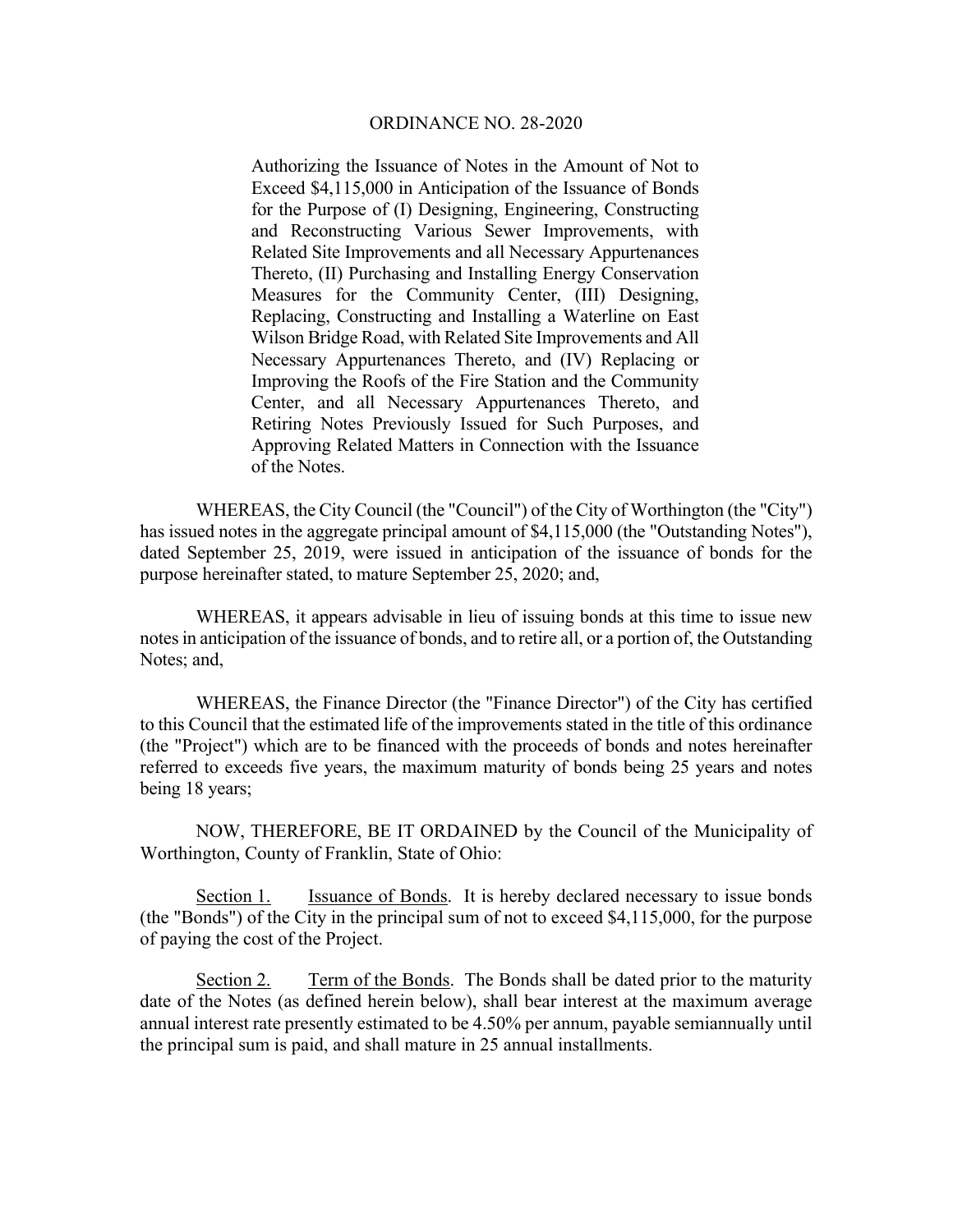Section 3. Issuance of Bond Anticipation Notes. It is necessary to issue, and this Council hereby determines that there shall be issued, notes (the "Notes") in anticipation of the issuance of the Bonds.

Section 4. Combining Notes for Purposes of Issuance and Sale. It is hereby determined, that for the purposes of issuance and sale, it is in the best interest of the City to combine the Notes with other limited tax general obligations notes of the City authorized by separate ordinance of this Council. The Notes and such other notes shall be jointly referred to herein as the "Combined Notes." As used in this Ordinance, the term "Notes" shall also mean the Combined Notes, where appropriate. The Combined Notes shall be designated "City of Worthington, Ohio Various Purpose Notes, Series 2020," or as otherwise determined by the Finance Director.

Section 5. Terms of the Notes; Certificate of Fiscal Officer Relating to Terms of Notes. The Notes shall be in the amount of not to exceed \$4,115,000, which sum does not exceed the amount of the Bonds. The Notes shall be dated the date established by the Finance Director and certified to this Council and shall mature on such date as shall be determined by the Finance Director and certified to this Council, provided that such date shall not be later than one year after the date of issuance of the Notes. The Notes shall be issued as fully registered notes in such denominations as shall be determined by the Finance Director. Coupons shall not be attached to the Notes. The Notes shall be sold in a transaction exempt from the requirements of Rule 15c2-12 of the United States Securities and Exchange Commission.

 The Finance Director is hereby authorized and directed to execute a Certificate of Fiscal Officer Relating to Terms of Notes (the "Certificate of Fiscal Officer") setting forth and determining such terms and other matters pertaining to the Notes, their issuance, sale or delivery, including without limitation the aggregate principal amount of the Notes to be issued, the dated date of the Notes, the maturity date of the Notes, the purchase price of the Notes, the specified interest rate of the Notes, authorized denominations of the Notes, the Original Purchaser of the Notes (as defined herein), and shall include such additional information as is required by and consistent with the terms of this ordinance.

Section 6. General Obligation Pledge. The Notes shall be the full general obligation of the City, and the full faith, credit and revenue of the City are hereby pledged for the prompt payment of the same. The par value to be received from the sale of the Bonds and any excess funds resulting from the issuance of the Notes shall, to the extent necessary, be used only for the retirement of the Notes at maturity and are hereby pledged for such purpose.

Section 7. Debt Service Levy. There shall be and is hereby levied annually on all the taxable property in the City, in addition to all other taxes and inside the City's charter millage limitation, a direct tax (the "Debt Service Levy") for each year during which any of the Notes are outstanding, in an amount not less than that which would have been levied if the Bonds had been issued without the prior issuance of the Notes, for the purpose of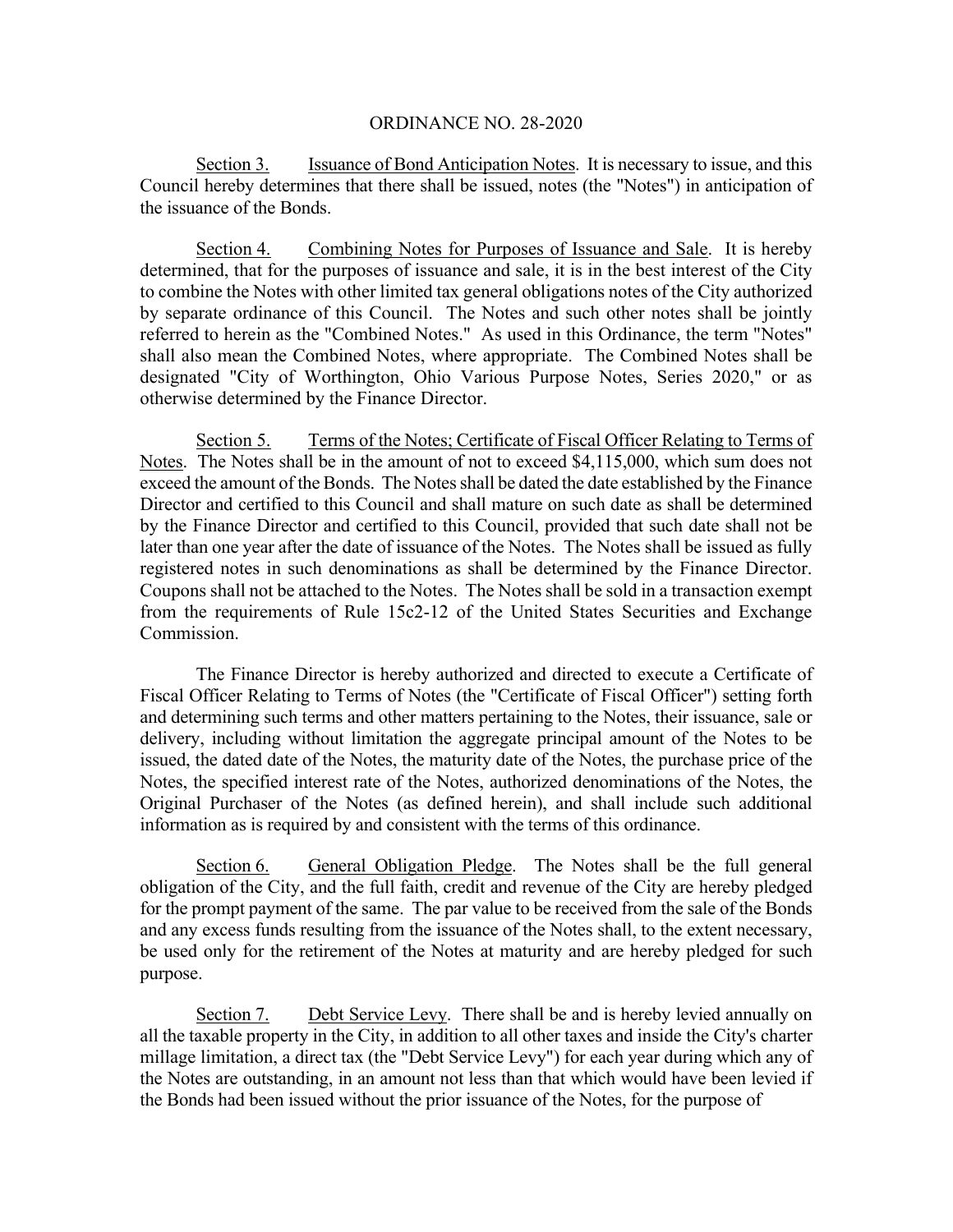providing, and in an amount which is sufficient to provide, funds to pay interest upon the Notes as and when the same falls due and to provide a fund for the repayment of the principal of the Notes at maturity or upon redemption. The Debt Service Levy shall not be less than the interest and sinking fund tax required by Article XII, Section 11 of the Ohio Constitution.

The Debt Service Levy shall be and is hereby ordered computed, certified, levied and extended upon the tax duplicate and collected by the same officers, in the same manner, and at the same time that taxes for general purposes for each of such years are certified, extended and collected. The Debt Service Levy shall be placed before and in preference to all other items and for the full amount thereof. The funds derived from the Debt Service Levy shall be placed in a separate and distinct fund, which shall be irrevocably pledged for the payments of the premium, if any, and interest on and principal of the Notes and Bonds when and as the same falls due. Notwithstanding the foregoing, if the City determines that funds will be available from other sources for the payment of the Notes and Bonds in any year, the amount of the Debt Service Levy for such year shall be reduced by the amount of funds which will be so available, and the City shall appropriate such funds to the payment of the Notes and Bonds in accordance with law.

Section 8. Sale of Notes. The Notes shall bear interest, based on a 360-day year of twelve 30-day months, payable at maturity, at such rate per annum as shall be determined by the Finance Director and certified to this Council, provided that such rate shall not exceed 4.50% per annum. The Notes shall be, and hereby are, awarded and sold at private sale to KeyBanc Capital Markets, Inc. (the "Original Purchaser"), at the purchase price set forth in the Certificate of Fiscal Officer.

The Finance Director is authorized and directed to execute on behalf of the City a note purchase agreement with the Original Purchaser setting forth the conditions under which the Notes are to be sold and delivered, which documents shall be in such form and shall contain such terms, covenants and conditions not inconsistent with the terms of this Ordinance and permitted by applicable law as shall be approved by the Finance Director.

The Finance Director is hereby authorized and directed to deliver the Notes, when executed, to the Original Purchaser upon payment of the purchase price and accrued interest, if any, to the date of delivery. The proceeds of such sale, except any accrued interest or premium thereon, shall be deposited in the Treasury of the City and used for the purpose aforesaid and for no other purpose. The accrued interest received from such sale shall be transferred to the City's Bond Retirement Fund to be applied to the payment of the principal of and interest on the Notes, or other obligations of the City, as permitted by law. Any premium received from the sale of the Notes may be used to pay the financing costs of the Notes within the meaning of Ohio Revised Code Section  $133.01(K)$  or be deposited into the City's Bond Retirement Fund, in the manner provided by law.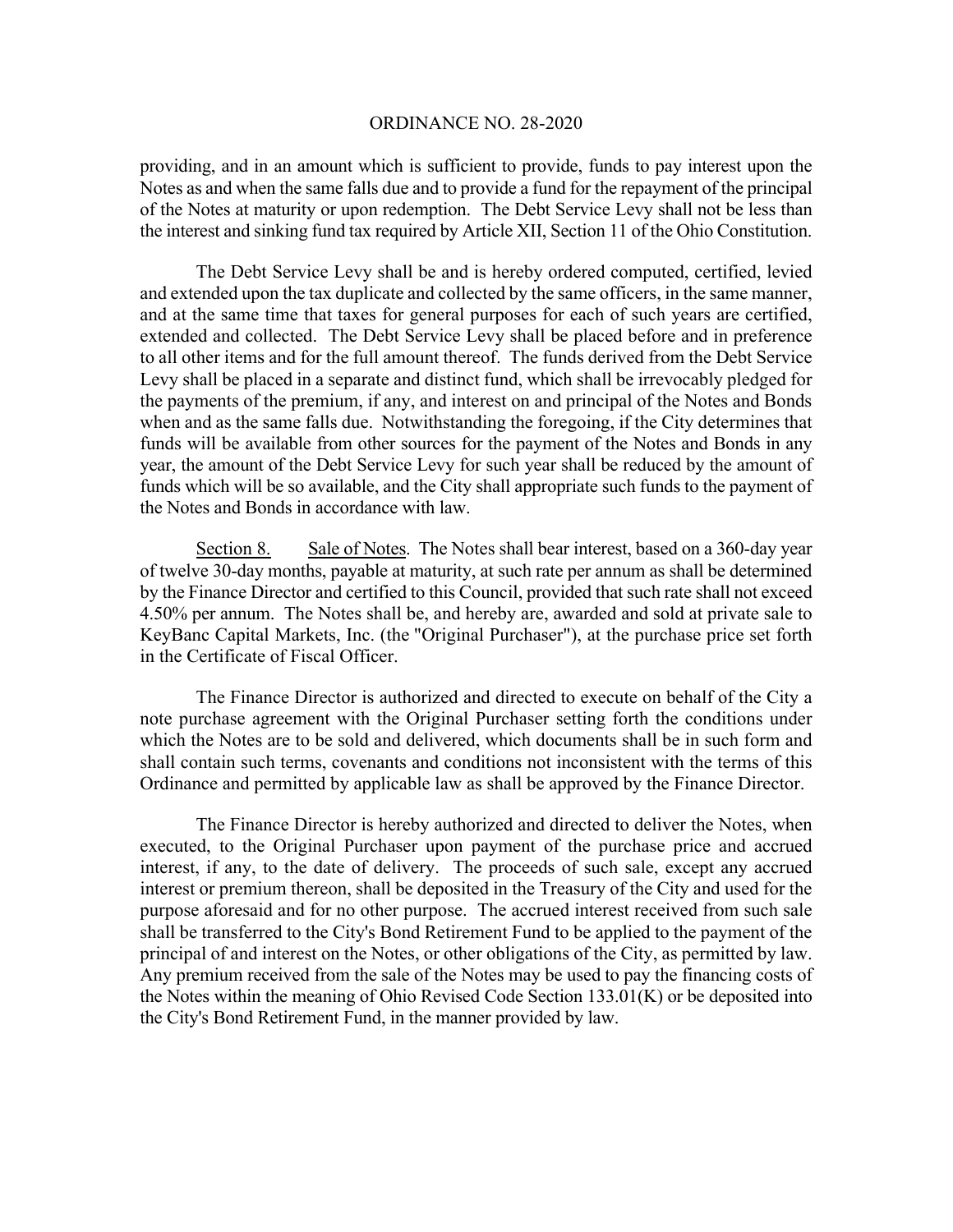Section 9. Form and Execution of Notes; Payment of Notes. The Notes shall be executed by the Finance Director and the City Manager, provided that either or both of such signatures may be a facsimile and shall be payable as to both principal and interest at the office of Note Registrar (as defined hereinbelow). The Notes shall express upon their faces the purpose for which they are issued and that they are issued pursuant to this ordinance.

 The principal of and interest on the Notes shall be payable in lawful money of the United States of America without deduction for the services of the Note Registrar. The principal of and interest on the Notes shall be payable upon presentation and surrender of the Notes at their maturity at the office of the Note Registrar. No Note shall be valid or become obligatory for any purpose or shall be entitled to any security or benefit under this ordinance unless and until a certificate of authentication, as printed on the Note, is signed by the Note Registrar as authenticating agent. Authentication by the Note Registrar shall be conclusive evidence that the Note so authenticated has been duly issued and delivered under this ordinance and is entitled to the security and benefit of this ordinance. The certificate of authentication may be signed by any officer or officers of the Note Registrar or by such other person acting as an agent of the Note Registrar as shall be approved by the Finance Director on behalf of the City. It shall not be necessary that the same authorized person sign the certificate of authentication on all of the Notes.

Section 10. Appointment of Note Registrar. The Finance Director is hereby authorized and directed to serve as authenticating agent, note registrar, transfer agent, and paying agent for the Notes (the "Note Registrar"), or to execute on behalf of the City a Note Registrar Agreement with such bank or other appropriate financial institution as shall be acceptable to the Finance Director and the Original Purchaser, pursuant to which such bank or financial institution shall agree to serve as the Note Registrar for the Notes. If at any time the Note Registrar shall be unable or unwilling to serve as such, or the Finance Director in such officer's discretion shall determine that it would be in the best interest of the City for such functions to be performed by another party, the Finance Director may, and is hereby authorized and directed to, enter into an agreement with a national banking association or other appropriate institution experienced in providing such services, to perform the services required of the Note Registrar hereunder. Each such successor Note Registrar shall promptly advise all noteholders of the change in identity and new address of the Note Registrar. So long as any of the Notes remain outstanding, the City shall cause to be maintained and kept by the Note Registrar, at the office of the Note Registrar, all books and records necessary for the registration, exchange and transfer of Notes as provided in this section (the "Note Register"). Subject to the provisions of this ordinance, the person in whose name any Note shall be registered on the Note Register shall be regarded as the absolute owner thereof for all purposes. Payment of or on account of the principal of and interest on any Note shall be made only to or upon the order of that person. Neither the City nor the Note Registrar shall be affected by any notice to the contrary, but the registration may be changed as herein provided. All payments shall be valid and effectual to satisfy and discharge the liability upon the Notes, including the interest thereon, to the extent of the amount or amounts so paid.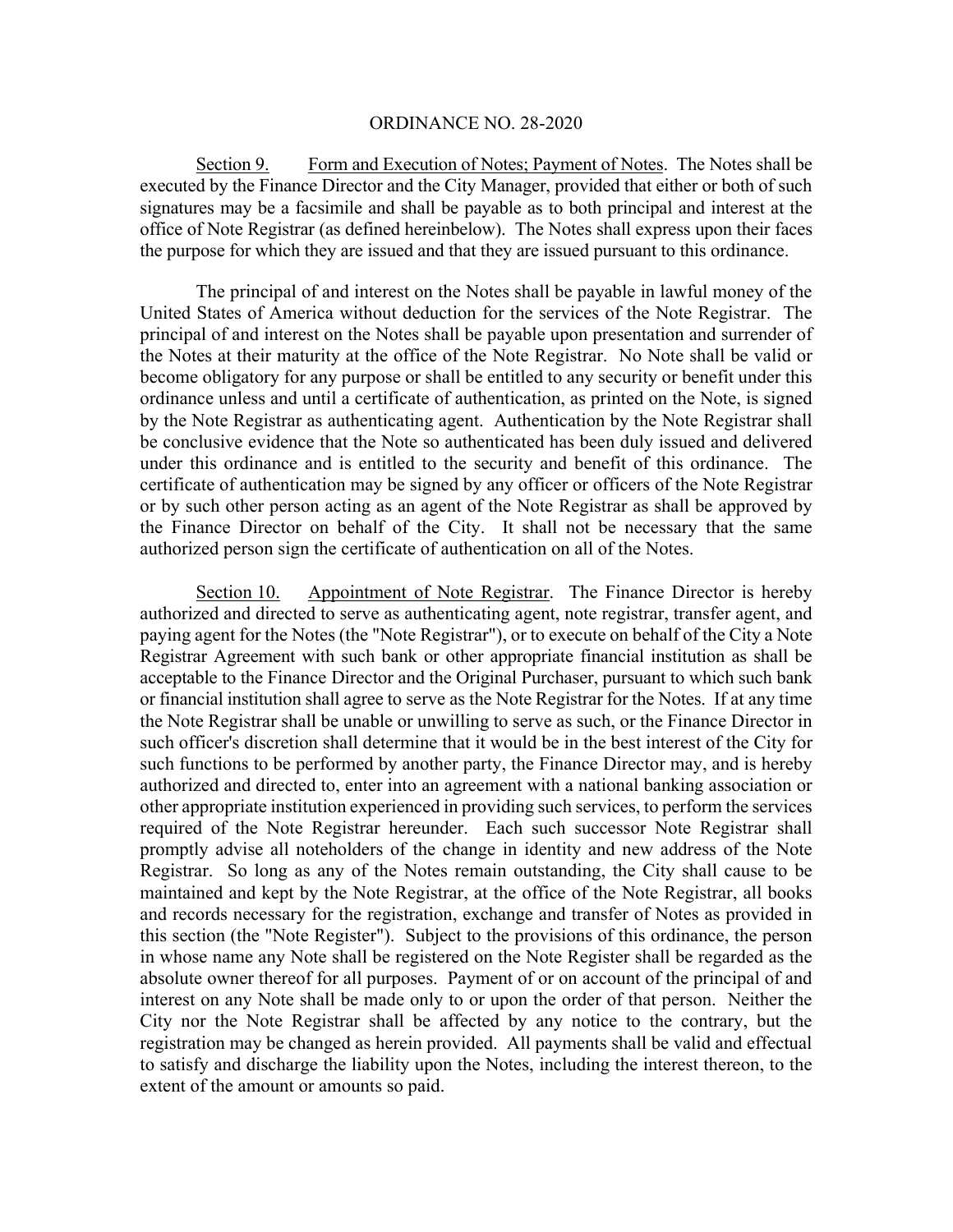Any Notes, upon presentation and surrender at the office of the Note Registrar, together with a request for exchange signed by the registered owner or by a person authorized by the owner to do so by a power of attorney in a form satisfactory to the Note Registrar, may be exchanged for Notes of the same form and of any authorized denomination or denominations equal in the aggregate to the unmatured principal amount of the Notes surrendered, and bearing interest at the same rate and maturing on the same date.

A Note may be transferred only on the Note Register upon presentation and surrender thereof at the office of the Note Registrar, together with an assignment executed by the registered owner or by a person authorized by the owner to do so by a power of attorney in a form satisfactory to the Note Registrar. Upon that transfer, the Note Registrar shall complete, authenticate and deliver a new Note or Notes of any authorized denomination or denominations equal in the aggregate to the unmatured principal amount of the Notes surrendered, and bearing interest at the same rate and maturing on the same date.

The City and the Note Registrar shall not be required to transfer or exchange (i) any Note during a period beginning at the opening of business 15 days before the day of mailing of a notice of redemption of Notes, and ending at the close of business on the day of such mailing, or (ii) any Notes selected for redemption, in whole or in part, following the date of such mailing.

In all cases in which Notes are exchanged or transferred hereunder, the City shall cause to be executed, and the Note Registrar shall authenticate and deliver, the Notes in accordance with the provisions of this ordinance. The exchange or transfer shall be without charge to the owner; except that the Council and Note Registrar may make a charge sufficient to reimburse them for any tax or other governmental charge required to be paid with respect to the exchange or transfer. The Council or the Note Registrar may require that those charges, if any, be paid before it begins the procedure for the exchange or transfer of the Notes. All Notes issued upon any transfer or exchange shall be the valid obligations of the City, evidencing the same debt, and entitled to the same benefits under this ordinance, as the Notes surrendered upon that transfer or exchange.

Section 11. Book-Entry System. In the event that the Notes are issued to a Depository (as defined below) for use in a book-entry system, the following terms shall have the following meanings for purposes of this Ordinance:

"Book-entry form" or "book-entry system" means a form or system under which (i) the beneficial right to payment of principal of and interest on the Notes may be transferred only through a book-entry and (ii) physical Notes in fully registered form are issued only to a Depository or its nominee as registered owner, with the Notes "immobilized" to the custody of the Depository, and the book-entry is the record that identifies the owners of beneficial interests in those Notes.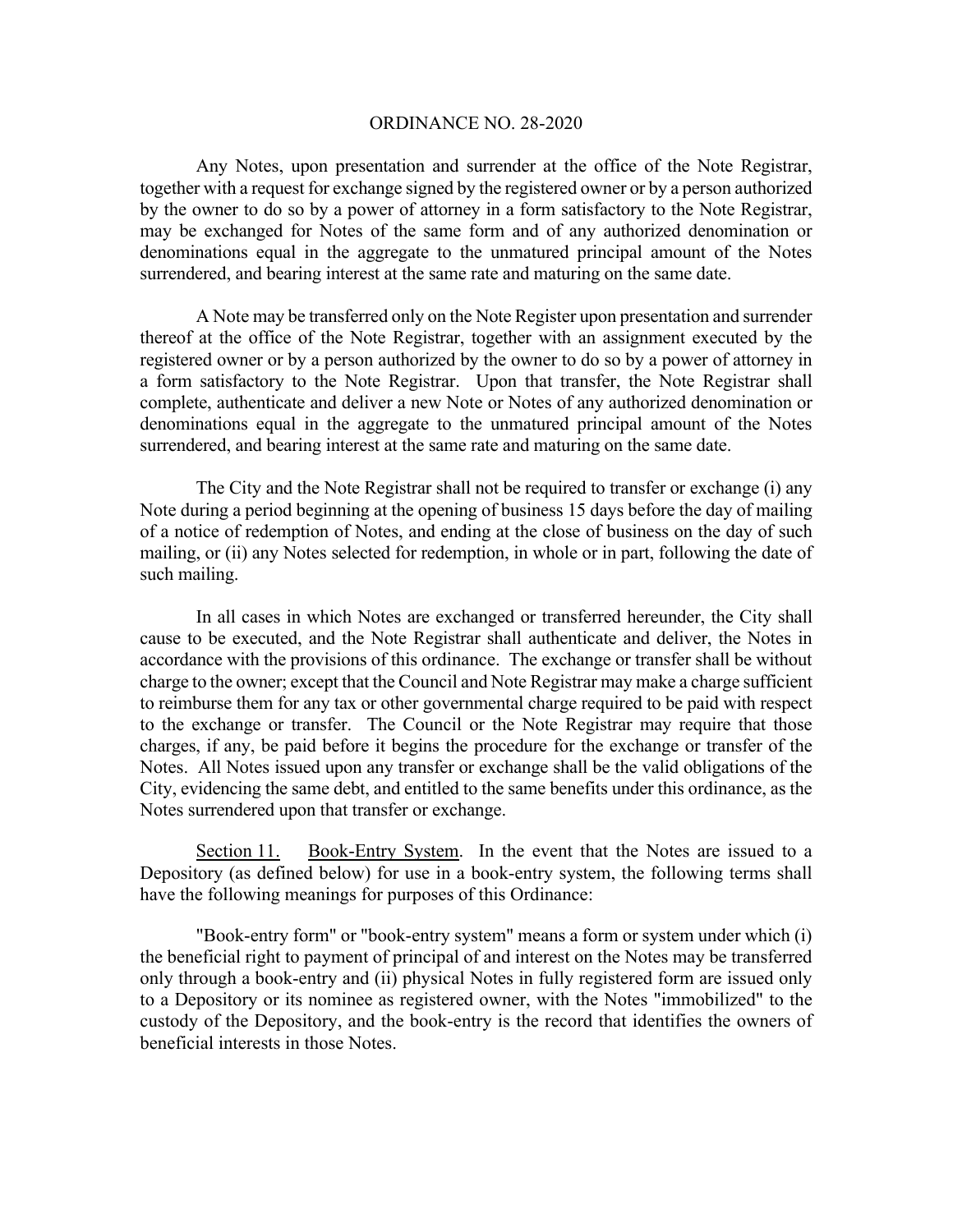"Depository" means any securities depository that is a clearing agency under federal law operating and maintaining, together with its participants, a book-entry system to record beneficial ownership of Notes, and to effect transfers of securities, in book-entry form, and includes The Depository Trust Company (a limited purpose trust company), New York, New York.

The Notes may be initially issued to a Depository for use in a book-entry system, and the provisions of this Section shall apply, notwithstanding any other provision of this Ordinance: (i) there shall be a single Note of each maturity; (ii) those Notes shall be registered in the name of the Depository or its nominee, as registered owner, and immobilized in the custody of the Depository; (iii) the beneficial owners in book-entry form shall have no right to receive Notes in the form of physical securities or certificates; (iv) ownership of beneficial interests in any Notes in book-entry form shall be shown by book-entry on the system maintained and operated by the Depository, and transfers of the ownership of beneficial interests shall be made only by the Depository and by book-entry; and (v) the Notes as such shall not be transferable or exchangeable, except for transfer to another Depository or to another nominee of a Depository, without further action by the Council. Debt service charges on Notes in book-entry form registered in the name of a Depository or its nominee shall be payable in same day funds delivered to the Depository or its authorized representative (i) in the case of interest, on each Interest Payment Date, and (ii) in all other cases, upon presentation and surrender of Notes as provided in this Ordinance.

The Note Registrar may, with the approval of this Council, enter into an agreement with the beneficial owner or registered owner of any Note in the custody of a Depository providing for making all payments to that owner of principal and interest on that Note or any portion thereof (other than any payment of the entire unpaid principal amount thereof) at a place and in a manner (including wire transfer of federal funds) other than as provided above in this Ordinance, without prior presentation or surrender of the Note, upon any conditions which shall be satisfactory to the Note Registrar and this Council. That payment in any event shall be made to the person who is the registered owner of that Note on the date that principal is due, or, with respect to the payment of interest, as of the applicable date agreed upon as the case may be. The Note Registrar shall furnish a copy of each of those agreements, certified to be correct by the Note Registrar, to other paying agents for Notes and to the City. Any payment of principal or interest pursuant to such an agreement shall constitute payment thereof pursuant to, and for all purposes of, this Ordinance.

If requested, the Finance Director and City Manager, City Clerk or any other officer of this Council, is authorized and directed to execute, acknowledge and deliver, in the name of and on behalf of the City, an agreement among the City, the Note Registrar and a Depository to be delivered in connection with the issuance of the Notes to such Depository for use in a book-entry system.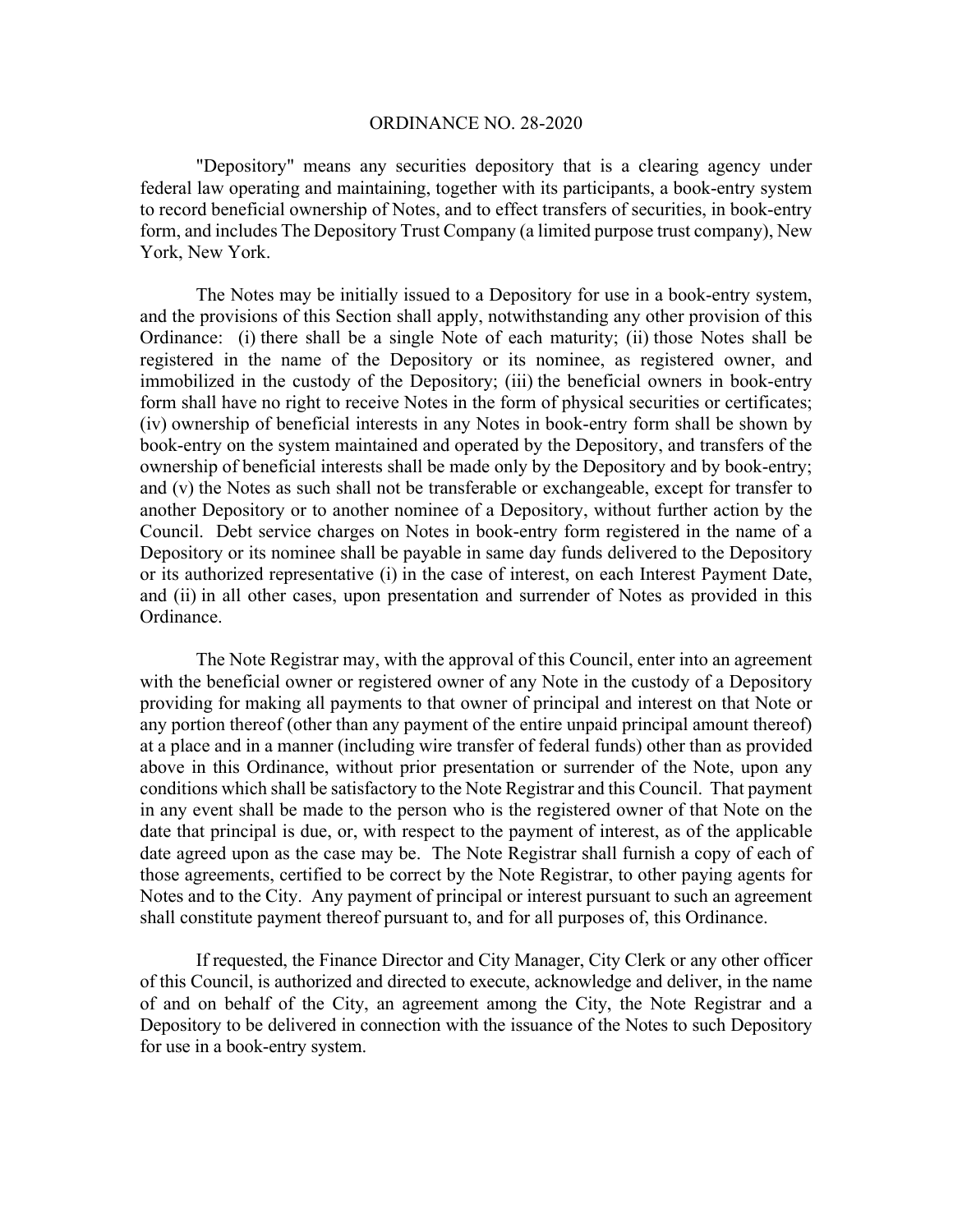The City may decide to discontinue use of the book-entry system through the Depository. In that event, Note certificates will be printed and delivered to the Depository.

If any Depository determines not to continue to act as the Depository for the Notes for use in a book-entry system, the City and the Note Registrar may attempt to establish a securities depository/book-entry relationship with another qualified Depository under this Ordinance. If the City and the Note Registrar do not or are unable to do so, the City and the Note Registrar, after the Note Registrar has made provision for notification of the beneficial owners by the then Depository, shall permit withdrawal of the Notes from the Depository and authenticate and deliver note certificates in fully registered form to the assigns of the Depository or its nominee, all at the cost and expense (including costs of printing and delivering definitive Notes), if the event is not the result of action or inaction by the City or the Note Registrar, of those persons requesting such issuance.

Section 12. Income Tax Pledge. The City hereby covenants, pursuant to Section 133.05(B)(7), Ohio Revised Code, to appropriate annually from lawfully available municipal income taxes, and to continue to levy and collect municipal income taxes adequate to produce, amounts necessary to meet the debt charges on the Notes and the Bonds in each year until full payment is made.

Section 13. Federal Tax Law Compliance. The City hereby covenants that it will comply with the requirements of all existing and future laws which must be satisfied in order that interest on the Notes is and will continue to be excluded from gross income for federal income tax purposes, including without limitation restrictions on the use of the property financed with the proceeds of the Notes so that the Notes will not constitute "private activity bonds" within the meaning of Section 141 of the Internal Revenue Code of 1986, as amended (the "Code"). The City further covenants that it will restrict the use of the proceeds of the Notes in such manner and to such extent, if any, as may be necessary, after taking into account reasonable expectations at the time the debt is incurred, so that they will not constitute arbitrage bonds under Section 148 of the Code and the regulations prescribed thereunder (the "Regulations").

 The Finance Director, or any other officer of the City, including the City Manager, is hereby authorized and directed (a) to make or effect any election, selection, designation, choice, consent, approval or waiver on behalf of the City with respect to the Notes as permitted or required to be made or given under the federal income tax laws, for the purpose of assuring, enhancing or protecting favorable tax treatment or the status of the Notes or interest thereon or assisting compliance with requirements for that purpose, reducing the burden or expense of such compliance, reducing any rebate amount or any payment of penalties, or making any payments of special amounts in lieu of making computations to determine, or paying, any excess earnings as rebate, or obviating those amounts or payments, as determined by the Finance Director, which action shall be in writing and signed by the Finance Director, or any other officer of the City, including the City Manager, on behalf of the City; (b) to take any and all actions, make or obtain calculations, and make or give reports, covenants and certifications of and on behalf of the City, as may be appropriate to assure the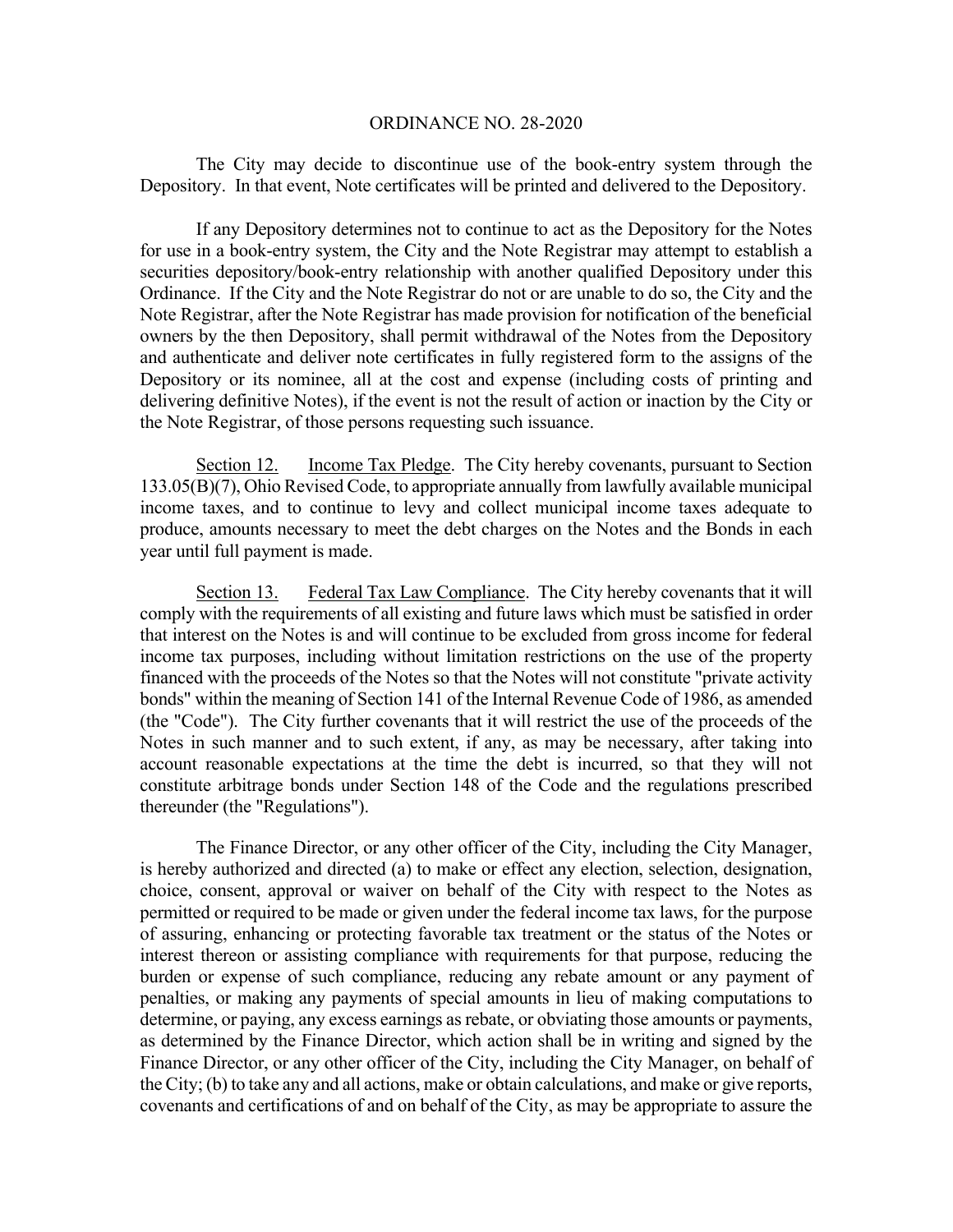exclusion of interest from gross income and the intended tax status of the Notes; and (c) to give an appropriate certificate on behalf of the City, for inclusion in the transcript of proceedings, setting forth the facts, estimates and circumstances, and reasonable expectations of the City pertaining to Section 148 and the Regulations, and the representations, warranties and covenants of the City regarding compliance by the City with Sections 141 through 150 of the Code and the Regulations.

 The Finance Director shall keep and maintain adequate records pertaining to investment of all proceeds of the Notes sufficient to permit, to the maximum extent possible and presently foreseeable, the City to comply with any federal law or regulation now or hereafter having applicability to the Notes which limits the amount of Note proceeds which may be invested on an unrestricted yield or requires the City to rebate arbitrage profits to the United States Department of the Treasury. The Finance Director of the City is hereby authorized and directed to file such reports with, and rebate arbitrage profits to, the United States Department of the Treasury, to the extent that any federal law or regulation having applicability to the Notes requires any such reports or rebates.

Section 14. Transcript of Proceedings; Execution of Additional Documents. The officer having charge of the minutes of the Council and any other officers of the Council, or any of them individually, are hereby authorized and directed to prepare and certify a true transcript of proceedings pertaining to the Notes and to furnish a copy of such transcript to the Original Purchaser. Such transcript shall include certified copies of all proceedings and records of the Council relating to the power and authority of the City to issue the Notes and certificates as to matters within their knowledge or as shown by the books and records under their custody and control, including but not limited to a general certificate of the Clerk of Council and a no-litigation certificate of the City Manager and the Finance Director, and such certified copies and certificates shall be deemed representations of the City as to the facts stated therein.

The City Manager and Finance Director are hereby authorized and directed to take such action and to execute and deliver, on behalf of this Council, such additional instruments, agreements, certificates, and other documents as may be in their discretion necessary or appropriate in order to carry out the intent of this Ordinance. Such documents shall be in the form not substantially inconsistent with the terms of this Ordinance, as they in their discretion shall deem necessary or appropriate.

Section 15. Ohio Market Access Program. If determined necessary by the Finance Director, the City is hereby by authorized to participate in the Ohio Market Access Program ("OMAP") with the respect to the Notes. The Standby Note Purchase Agreement for OMAP is hereby authorized in the form presented to this Council with such changes not materially adverse to the City as may be approved by the officers of the City executing that Standby Note Purchase Agreement. The City acknowledges the agreement of the Treasurer of State in the Standby Note Purchase Agreement that, in the event the City is unable to repay the principal amount and accrued and unpaid interest of the Notes at their maturity, whether through its own funds or through the issuance of other obligations of the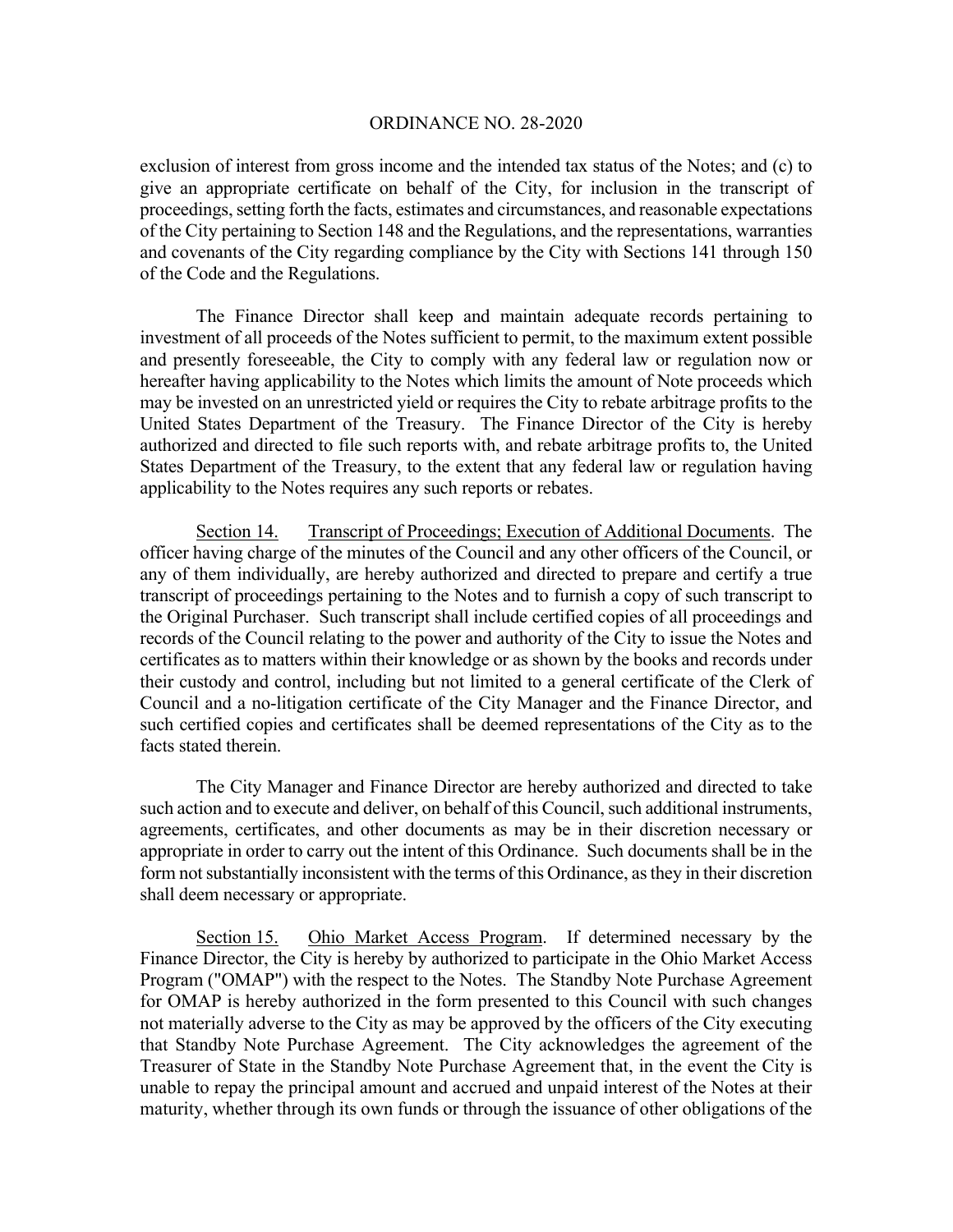City, the Treasurer of State agrees (a) to purchase the Notes from the holders or beneficial owners thereof upon their presentation to the Treasurer of State for such purchase at a price of par plus accrued interest to maturity or (b) to purchase renewal notes of the City in a principal amount not greater than the principal amount of the Notes plus interest due at maturity, with such renewal notes bearing interest at a rate equal to the AAA Municipal Market Data rate plus 400 basis points, maturing not more than one year after the date of their **iss**uance, and being prepayable at any time with 30 days' notice, provided that in connection with the Treasurer of State's purchase of such renewal notes the City shall deliver to the Treasurer of State an unqualified opinion of nationally recognized bond counsel that (i) such renewal notes are the legal, valid and binding general obligations of the City, and the principal of and interest on such renewal notes, unless paid from other sources, are to be paid from the proceeds of the levy of ad valorem taxes within the tenmill limitation imposed by law on all property subject to ad valorem taxes levied by the City, and (ii) interest on the renewal notes is excluded from gross income for federal income tax purposes under Section 103 of the Code to the same extent that interest on the Notes is so excluded

Section 16. Appointment of Bond Counsel. The appointment of the law firm of Bricker & Eckler LLP to serve as Bond Counsel with respect to the issuance of the Notes is hereby approved. The fees to be paid to such firm shall be subject to review and approval by the Finance Director, shall not exceed the fees customarily charged for such services, and shall be paid upon closing of the financing from proceeds of the Notes.

Section 17. Appointment of Municipal Advisor. The appointment of Baker Tilly Municipal Advisors, LLC to serve as a municipal advisor to the City in connection with the issuance of the Notes is hereby approved. The fees to be paid to such firm shall be subject to review and approval of the Finance Director, shall not exceed the fees customarily charged for such services, and shall be paid upon closing of the financing from proceeds of the Notes.

Section 18. Compliance with Open Meeting Requirements. It is hereby found and determined that all formal actions of this Council concerning and relating to the adoption of this ordinance were adopted in an open meeting of this Council, and that all deliberations of this Council and of any of its committees that resulted in such formal action, were in meetings open to the public, in compliance with all legal requirements including Section 121.22 of the Ohio Revised Code.

Section 19. Satisfaction of Conditions for Issuance. It is hereby determined that all acts, conditions and things necessary to be done precedent to and in the issuing of the Notes in order to make them legal, valid and binding obligations of the City have happened, been done and been performed in regular and due form as required by law; that the full faith, credit and revenue of the City are hereby irrevocably pledged for the prompt payment of the principal and interest thereof at maturity; and that no limitation of indebtedness or taxation, either statutory or constitutional, has been exceeded in issuing the Notes.